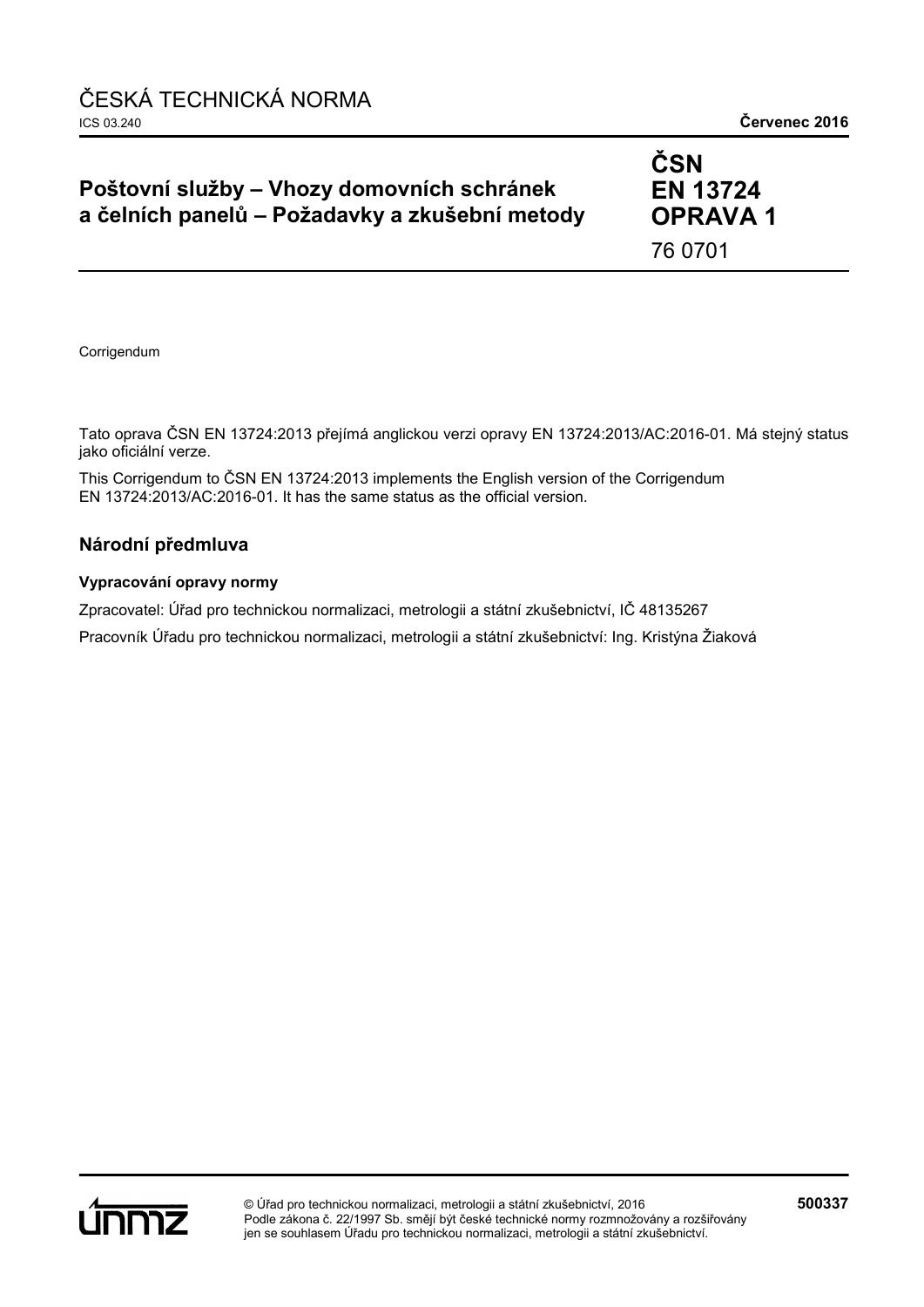# EUROPEAN STANDARD NORME EUROPÉENNE EUROPÄISCHE NORM

## **EN 13724:2013/AC**

 January 2016 Janvier 2016 Januar 2016

**ICS** 03.240

English version Version Française Deutsche Fassung

 Postal services - Apertures of private letter boxes and letter plates - Requirements and test methods

Services postaux - Fenêtres d'introduction de boîtes aux lettres et d'entrées de courrier particulières - Prescriptions et méthodes d'essai

 Postalische Dienstleistungen - Einwurföffnungen von Hausbriefkästen - Anforderungen und Prüfungen

This corrigendum becomes effective on 13 January 2016 for incorporation in the three official language versions of the EN.

Ce corrigendum prendra effet le 13 janvier 2016 pour incorporation dans les trois versions linguistiques officielles de la EN.

Die Berichtigung tritt am 13. Januar 2016 zur Einarbeitung in die drei offiziellen Sprachfassungen der EN in Kraft.



EUROPEAN COMMITTEE FOR STANDARDIZATION COMITÉ EUROPÉEN DE NORMALISATION EUROPÄISCHES KOMITEE FÜR NORMUNG

#### **CEN-CENELEC Management Centre: Avenue Marnix 17, B-1000 Brussels**

© 2016 CEN All rights of exploitation in any form and by any means reserved worldwide for CEN national Members. Tous droits d'exploitation sous quelque forme et de quelque manière que ce soit réservés dans le monde entier aux membres nationaux du CEN. Alle Rechte der Verwertung, gleich in welcher Form und in welchem Verfahren, sind weltweit den nationalen Mitgliedern von CEN vorbehalten.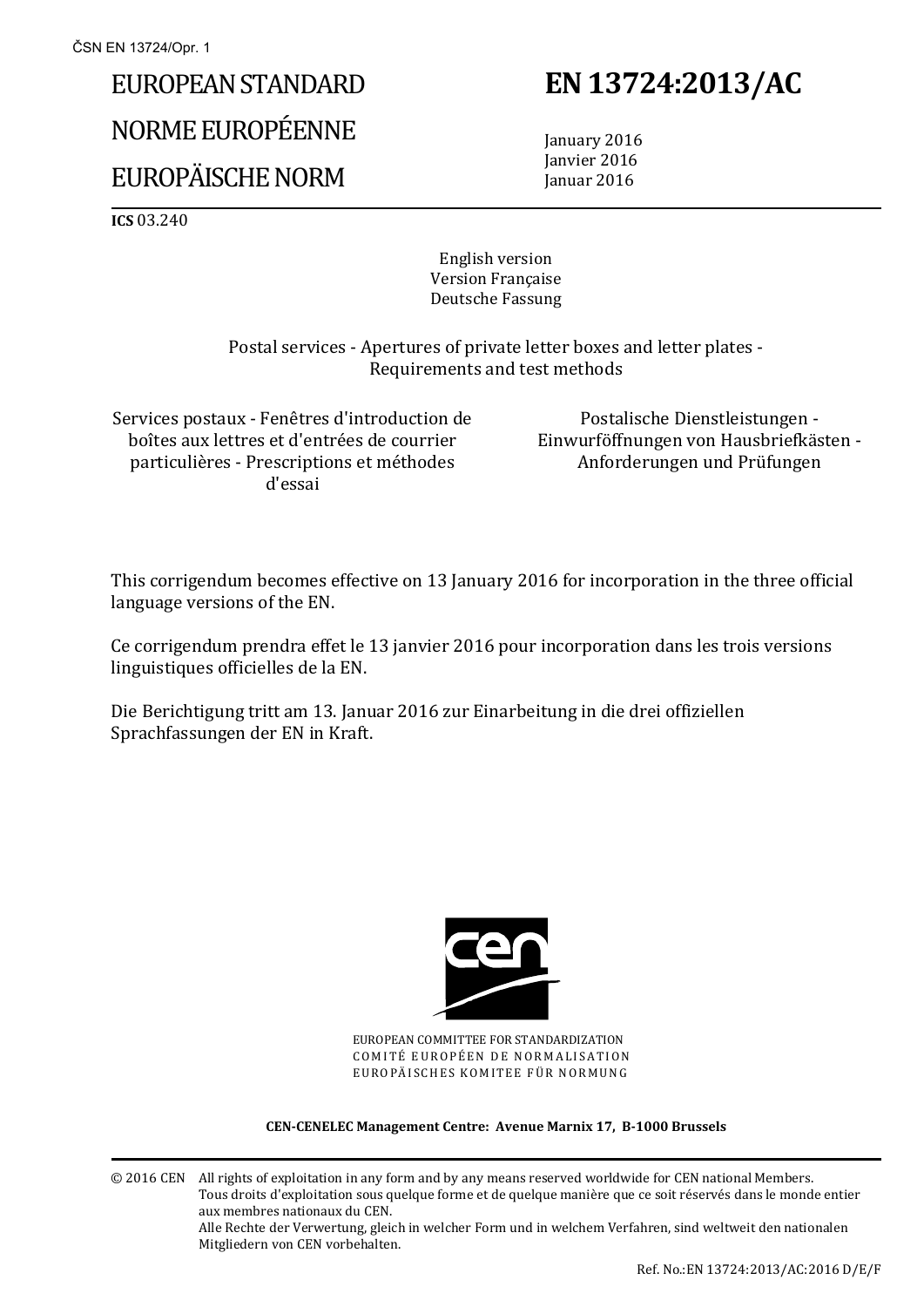### **1 Modifications to 5.7.6**

*— In the 1st paragraph, 2nd sentence, replace* "6.7.6.1" *with* "6.7.6.2" *and* "6.7.6.2" *with* "6.7.6.3" *to read:*

"The fixing shall remain intact when tested in accordance with 6.7.6.2 and 6.7.6.3."

*— In the 2nd paragraph, 1st sentence, replace* "6.7.6.3" *with* "6.7.6.4" *to read:*

"The letter plate deflector shall be in accordance with 6.7.6.4."

*— In the 3rd paragraph, replace* "6.7.6.1" *with* "6.7.6.2", "6.7.6.2" *with* "6.7.6.3" *and* "6.7.6.3" *with*  "6.7.6.4" *to read:*

"After the tests according to 6.7.6.2 and 6.7.6.3 the permanent deformation shall not be more than 2 mm for both grades. During and after the test according to 6.7.6.4 the deformation shall not be more than 2 mm."

*— In the 5th paragraph, replace* "6.7.6.3" *with* "6.7.6.4" *to read:*

"Apertures of type 4 – letter plates with a letter plate deflector which is not according to the requirements as prescribed in 6.7.6.4, shall have the security grade 0."